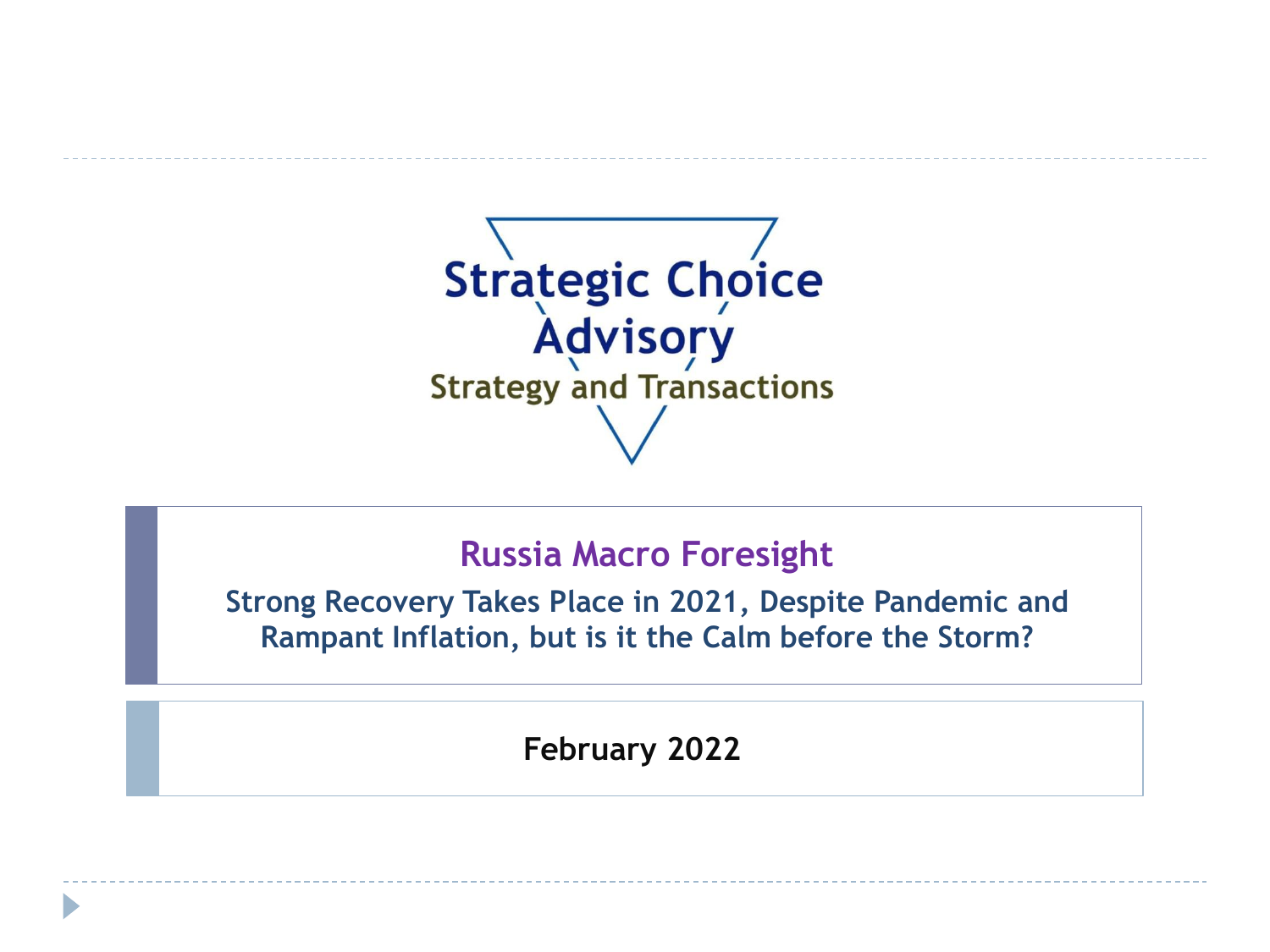### **Welcome broad-based rebound observed in 2021. Growth in some sectors cools due to high base effect and easing of pandemic-driven demand**

- The Russian economy recovered strongly across the board in full-2021, offsetting the pandemic-induced contraction of 2020. **Industrial output, transport, construction, retail trade all posted robust growth figures. Investment surged,** paid services sprung back to life, and only **agriculture was set back by very hot weather and market saturation** in some key segments, especially grain
- Encouragingly, **economic diversification continued apace,** with segments from various chemicals and building materials to machinery and electronics all benefiting from increased investment and import substitution. At the same time, as we predicted earlier, **some segments that had been supported by pandemic-driven demand,** like textiles and pharmaceuticals, **saw growth normalize**, while **others were simply affected by the high base** factor (which, by the way, is likely to push down 2022 figures)

| Indicator, % y/y          | 2018   | 2019 | 2020    | 2021   |
|---------------------------|--------|------|---------|--------|
| Industrial production     | 2.9    | 3.4  | $-2.1$  | 5.3    |
| Cargo transport turnover: | 2.7    | 0.7  | $-4.7$  | 5.3    |
| Railway                   | 4.2    | 0.2  | $-1.9$  | 3.4    |
| Automobile                | 2.3    | 6.3  | $-1.3$  | 5.0    |
| Agriculture               | $-0.2$ | 4.3  | 1.3     | $-0.9$ |
| Retail trade              | 2.8    | 1.9  | $-3.2$  | 7.3    |
| Paid services             | 1.4    | 0.5  | $-14.8$ | 17.6   |
| Construction, o/w:        | 6.3    | 2.1  | 0.7     | 6.0    |
| Housing                   | $-4.5$ | 6.2  | 0.2     | 12.7   |
| Fixed capital investment  | 5.1    | 2.1  | $-1.4$  | $7.6*$ |

*\* - Jan-Sep 2021*

| Segment, % y/y            | 2020    | 2021 | Segment, % y/y          | 2020    | 2021 |
|---------------------------|---------|------|-------------------------|---------|------|
| Food products             | 3.1     | 3.2  | Chemicals, overall      | 7.3     | 6.0  |
| <b>Textiles</b>           | 9.7     | 7.5  | Resins & plastics       | 6.2     | 7.7  |
| Apparel                   | 0.3     | 3.0  | Pharmaceuticals         | 20.9    | 11.5 |
| Leather & products        | $-11.9$ | 11.4 | Coke & oil products     | $-5.0$  | 3.6  |
| Metal products            | 4.2     | 3.4  | Machines & equipment    | 9.6     | 13.8 |
| Wood products             | $-1.7$  | 7.9  | Electrical equipment    | $-0.8$  | 6.3  |
| Furniture                 | 6.7     | 14.1 | Automobiles             | $-12.1$ | 13.8 |
| <b>Building materials</b> | $-0.3$  | 7.5  | Computers & electronics | 3.3     | 7.9  |

#### *© Strategic Choice Advisory, 2022 2*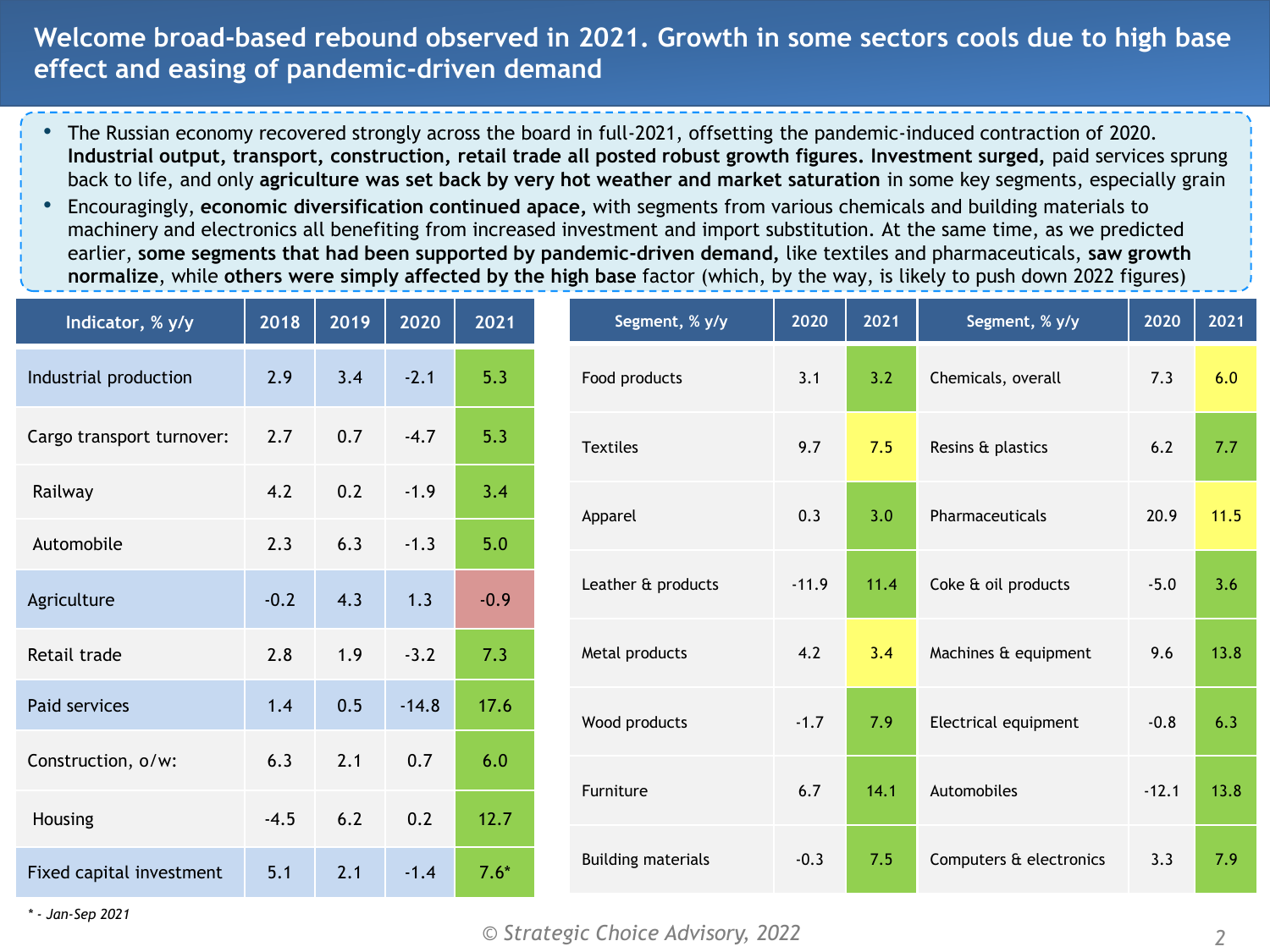## **Real income growth picks up, boosting consumption, but inflation revs up, endangering further economic expansion**

- **Real disposable income** (RDI) grew 3.1% y/y in 2021 after contracting 2% the previous year. This was actually the strongest growth over the last 8 years since tensions with the West flared up over Ukraine in 2014
- **ILO-definition unemployment slid to 4.3% in Dec 2021 after peaking at 6.4% in Aug 2020**, while official unemployment dipped to just 1% after hitting multi-year high 4.9% in Sep 2020
- **These positive trends obviously underpin consumption, which is recovering quickly,** in part supported by international travel restrictions diverting more spending into the local economy. With labor market deficits forming in many key sectors, **strong wage growth is expected to continue**
- At the same time, continuing a very dangerous trend, **CPI inflation sped up further to 8.4% y/y in Dec 2021** vs. 4.9% y/y in Dec 2020 and 3% in Dec 2019. Price growth acceleration was observed across the board, as food prices rose 10.6% vs. 6.7% in 2020, non-foods – 8.6% vs. 4.8%, and services – 5% vs. 2.7%. Key groceries, including cereals & beans, pasta, meat & poultry, eggs, and fruits & vegetables saw the strongest price growth. Among non-foods, the biggest increases were witnessed in building materials, electronics, household chemicals, and gasoline
- Meanwhile, **PPI inflation shot through the roof,** as we had predicted, **reaching 28.5% y/y in Dec 2021** (down slightly from 31.1% in Jun 2021**).** Looking at the segment breakdown, **producer prices grew the most in extraction** (almost 60% y/y, including 3.6-fold in coal, and almost 80% in oil&gas), **and other lower value-added segments,** including wood products (44%), metals (31%), etc.
- Robust inflation was already seen in further downstream sectors such as chemicals (51%), resins & plastics (31%), furniture (18%), etc., but was still not that high in key segments like building materials (11.3%), investment goods (7.8%), and machines & equipment (4.6%). This shows **the worst is yet to come in terms of input price pressure**, and while high inflation does support some sectors, **it will surely dampen overall growth this year**

| Indicator, % y/y       | 2018 | 2019 | 2020   | 2021   |
|------------------------|------|------|--------|--------|
| Real disposable income | 0.1  | 1.0  | $-2.0$ | 3.1    |
| Real wages             | 7.4  | 4.8  | 2.5    | $2.8*$ |
| Nominal wages          | 10.3 | 9.5  | 6.0    | $9.5*$ |
| - Jan-Nov 2021         |      |      |        |        |

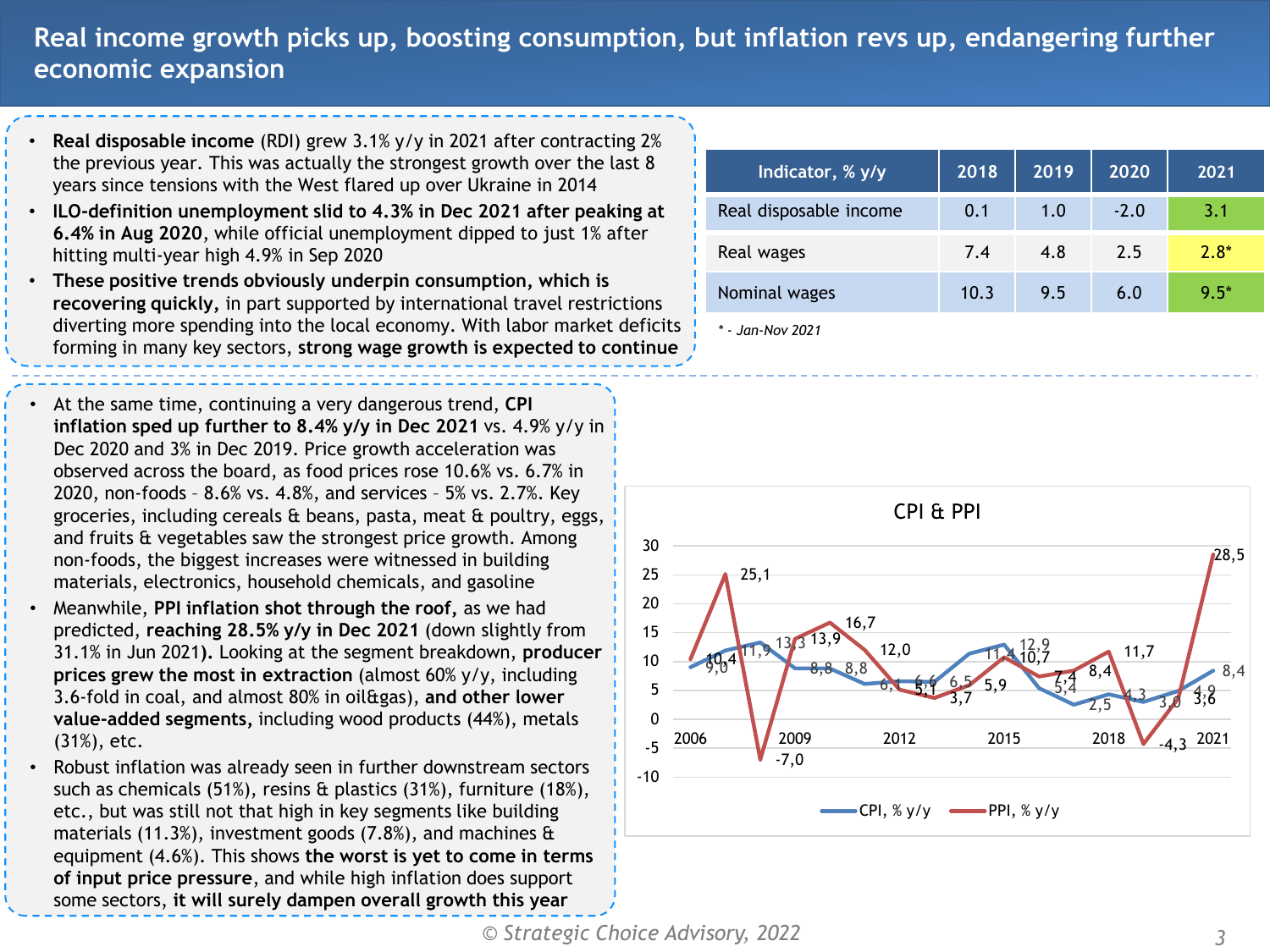## **External, public, and monetary sector indices resurge, and FDI finally rebounds. Banking sector indices improve notably, and even overdue debt contracts amid economic amelioration**

#### **EXTERNAL SECTOR**

- Russia's **current account surplus rebounded 3-fold y/y to USD 120.3bn in 2021,** as the trade surplus surged 2-fold to USD 185.9bn. The share of crude oil and natural gas in goods exports edged up to 33.6% on higher prices; adding oil products and LNG as processed goods – stayed at 49.1%. Federal Customs Service Jan-Nov data shows the share of metal products rose 0.5pps y/y to 10.6%, driven by robust world price growth; chemicals - 0.4pps to 7.6%, as export volumes rose 6.7% y/y. Exports of machines & equipment grew 31.7% in value terms. Interestingly, the share of foods declined 1.4pps to 7.3% after strong growth. **Another interesting trend was the increase of EU's share of foreign trade turnover by 2pps to 35.9%, while APR dipped 0.5pps to 34%,** reversing the dynamics seen in recent years
- Positively, **external debt rose just 2.4% y/y,** as state debt declined 3.8%, corporate debt 4.8%, but CBR debt jumped 2.6-fold
- Very encouragingly, **FDI soared 3.8-fold to USD 30.7bn in 2021,** according to preliminary CBR data, after a prolonged steep decline

#### **PUBLIC SECTOR**

• The federal budget was executed with a surplus in 2021, for the first time in several years, making up RUB 515bn or 0.4% of GDP, after the deficit had widened to 3.8% in 2020. Revenues overshot the target by 34.8%, while spending was 15.1% above plan. Maintained fiscal prudence and focus on economic diversification and infrastructure development should further support public finances and economic growth

#### **MONETARY AGGREGATES**

• After slowing in H1, growth of monetary aggregates picked up again in H2, reaching levels seen in 2020. Thus, broad-definition monetary base rose 10.1% in 2021 vs. 9.8% in 2020, national-definition money supply – 13% vs. 13.5%. Worth noting, cash in circulation grew just 5.4% vs. 29.7% in 2020, when people were making massive withdrawals after the start of the pandemic. RUB deposits gained 15% in 2021, while banks' deposits with CBR jumped 2.3-fold. On one hand, this supports savings, but on the other, shows investment stays constrained

#### **BANKING SECTOR**

- Following the general economic recovery, **banking sector indices improved markedly in 2021. Sector profit resurged**, and key asset and liability classes posted strong growth
- At the same time, **we are concerned about rapid retail lending growth.** Overdue debt growth slowed notably, but remains too high for comfort. On a positive note, **corporate overdue debt receded in 2021 after rapid growth** in 2019-2020
- Corporate funds grew again strongly, as companies are cautious about investing in current market conditions. **High inflation is set to increase the cost of funding, limiting bank profit growth this year**
- **We must also note robust growth of investment in securities**, fuelled by banks' active promotion of various instruments to private investors. This will be an interesting trend to watch, going forward

| Indicator, % y/y             | 2018    | 2019 | 2020   | 2021    |
|------------------------------|---------|------|--------|---------|
| <b>Banking sector profit</b> | 70.3    | 71.9 | $-6.2$ | 47.0    |
| <b>Total assets</b>          | 6.2     | 5.9  | 12.5   | 15.9    |
| Loans to individuals         | 22.7    | 18.6 | 13.5   | 25.1    |
| Loans to corporates          | 7.3     | 5.8  | 9.9    | 17.0    |
| Total overdue debt, o/w:     | 1.9     | 20.1 | 16.3   | $-3.8$  |
| Individuals                  | $-10.4$ | 0.5  | 22.0   | 8.1     |
| Corporates                   | 7.8     | 25.9 | 13.6   | $-12.8$ |
| Individuals' funds           | 6.3     | 9.7  | 4.2    | 5.7     |
| Corporates' funds            | 5.4     | 4.7  | 14.4   | 17.0    |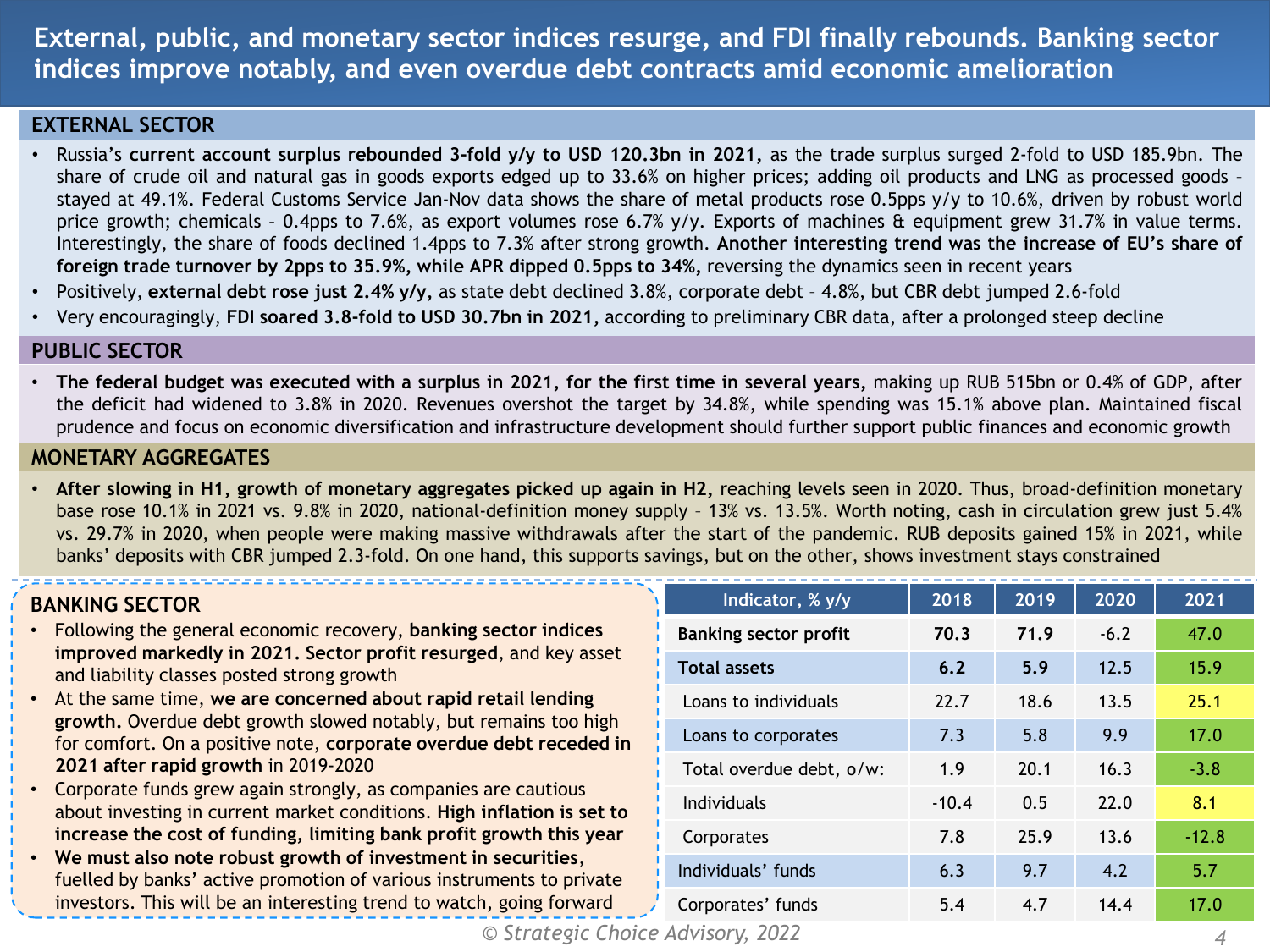**All positive developments can be overturned by escalation of Russia-West conflict over Ukraine… How resilient will Russian economy be, if worse comes to worst?**

- 2021 was a fairly good year for the Russian economy, as it managed to overcome the negative effect of the Covid-19 pandemic, despite a deadly Delta wave in the middle of the year. Businesses are not yet out of the woods, and although the Omicron variant appears to be generally lighter, there are accumulated debts and losses that may bog down or undermine the recovery of struggling enterprises. And while prospects of pandemic easing have improved, it is not clear where the pandemic will go from here, due to the risk of the emergence of more severe new variants
- The main question now is what will happen next in the standoff between Russia and the West regarding Ukraine, and more broadly, over further NATO expansion and its positions in Europe. Russia appears keenly intent on limiting NATO and the West's influence in the region, and aims to use its increased economic, political and military clout to shift the balance of forces in Eurasia and globally. The risk of renewed military conflict in Ukraine remains very high, as both Russia and Ukraine have accumulated significant military presence at the border, and Western military aid to Ukraine remains a major irritant for Russia
- It is extremely difficult to make any meaningful forecasts at this point, as the situation can develop in all kinds of different ways. In any case, the fallout will continue to affect foreign investor sentiment, limiting funding and liquidity availability for Russian companies. What appears certain is that Russia, and also China, not to mention a host of other nations at odds with the West, are eager to do some rebalancing of the world order, thus the tensions are unlikely to go away, regardless of how the situation over Ukraine plays out, and may further intensify in coming years
- Russia has definitely built itself a reputation of prudence and resilience in the face of economic crises and Western sanctions. This will no doubt be put to a serious test, should commodity exports and FX revenues be placed at risk with possible new sanctions in the case of military conflict in Ukraine, together with other measures aimed at limiting liquidity, investment and new technology inflows into Russia
- The country's external and fiscal positions thus far remain solid, while a strategic partnership/alliance with China and possibly other economic powerhouses might work to mitigate some of the FX and liquidity risks for Russia. China, of course, would not want to undermine its own worsening relations with the West, and has so far treaded carefully in financing projects in Russia, but would hardly miss the opportunity to help out Russia in exchange for various economic benefits
- If any military escalation does take place, Russia will likely continue to rely on its economic stimuli and import substitution programs to support local businesses. A crucial sector would then be electronics, which Russia is already actively trying to develop, to varying degrees of success. China's support could come in handy, but the issue will be what would Russia be willing to surrender in exchange, and how quickly it can work out solutions to support liquidity